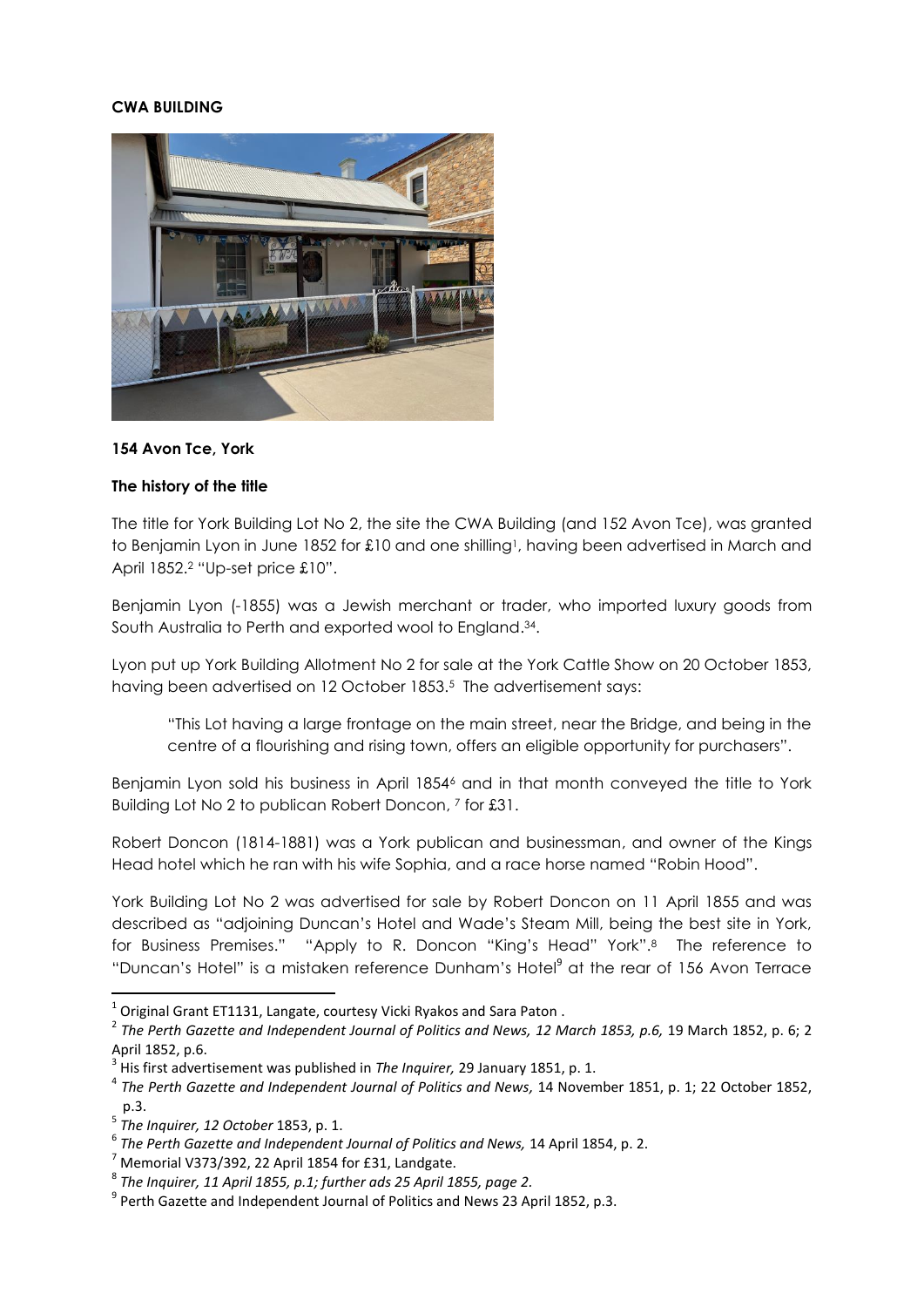formerly leased by Solomon Cook from John Henry Monger Sr and used as a pub called the Dusty Miller.<sup>10</sup>

## **Construction of the building**

Doncon constructed a butcher's shop and advertised the property on 10 October 1856<sup>11</sup> as follows:

"TO BE SOLD AT AUCTION AT THE YORK FAIR

A newly erected Brick House built for a Butcher's Shop, but can be easily converted to any other purpose, situated in the most central and business part of York, adjoining Wade's steam mill and known as York Building Lot No 2, the grant is fenced in with a two rail fence".

The house and butcher's shop was probably what is now the CWA building because it is a house and the back sections look suitable for storing meat. So it is likely that the CWA building was not built in 1859 as set out on the plaque in front of the building, but in 1856.

Wade's steam mill (formerly Solomon Cook's mill) was on Lots 3 and 4, being the lots to the south of Lot 2.<sup>12</sup>

# **Captain Meares**

Robert Doncon conveyed York Building Lot No 2 to Resident Magistrate Richard Goldsmith Meares "the Younger" on 6 May 1857<sup>13</sup> for £250, it being mortgaged back to Robert Doncon<sup>14</sup>

Richard Goldsmith Meares "the Younger" or "Captain Meares" as he was known, (1780-1862) was one of the first settlers to the Colony, originally being part of the group of settlers accompanying Thomas Peel to his settlement at Australind. 15

Meares was the Resident Magistrate for York and Beverley, that is, he represented the government in York and Beverley.

Captain Meares had been in charge of a cavalry brigade at Waterloo and therefore was treated with some respect by the Colonists. There was another Waterloo veteran in town, William Edwards Snr.<sup>16</sup>

However, Meares had a reputation for being difficult and for nepotism. He publicly argued with neighbours, other Government residents, the local indigenous and everyone.<sup>17</sup>

Meares retired as Resident Magistrate in March 1858.<sup>18</sup>

 $\overline{a}$ 

 $^{10}$  Perth Gazette and Independent Journal of Politics and News 14 February 1851, p.2.

<sup>&</sup>lt;sup>11</sup> The Perth Gazette and Independent Journal of Politics and News, 10 October 1856, p. 2.

 $12$  Inquirer 25 April 1855, p.2.

 $13$  Memorial VI 38/215 6<sup>th</sup> May 1857 for £250, Landgate

 $14$  From a search of the Deeds Memorial precis for the property by Robert Garton Smith.

<sup>15</sup> Dorothy Erickson *A Short York History, as it pertains to the cemeteries* pp. 100 -102.

 $16$  Inquirer and Commercial News 17 March 1858, p.2.

<sup>&</sup>lt;sup>17</sup> Conole, Peter, Police Historian: Superintendent Richard Goldsmith Meares (1780-1862). Western Australian Police Historical Society, Peter William Thomas.

 $18$  Inquirer and Commercial News 17 March 1858, p.2.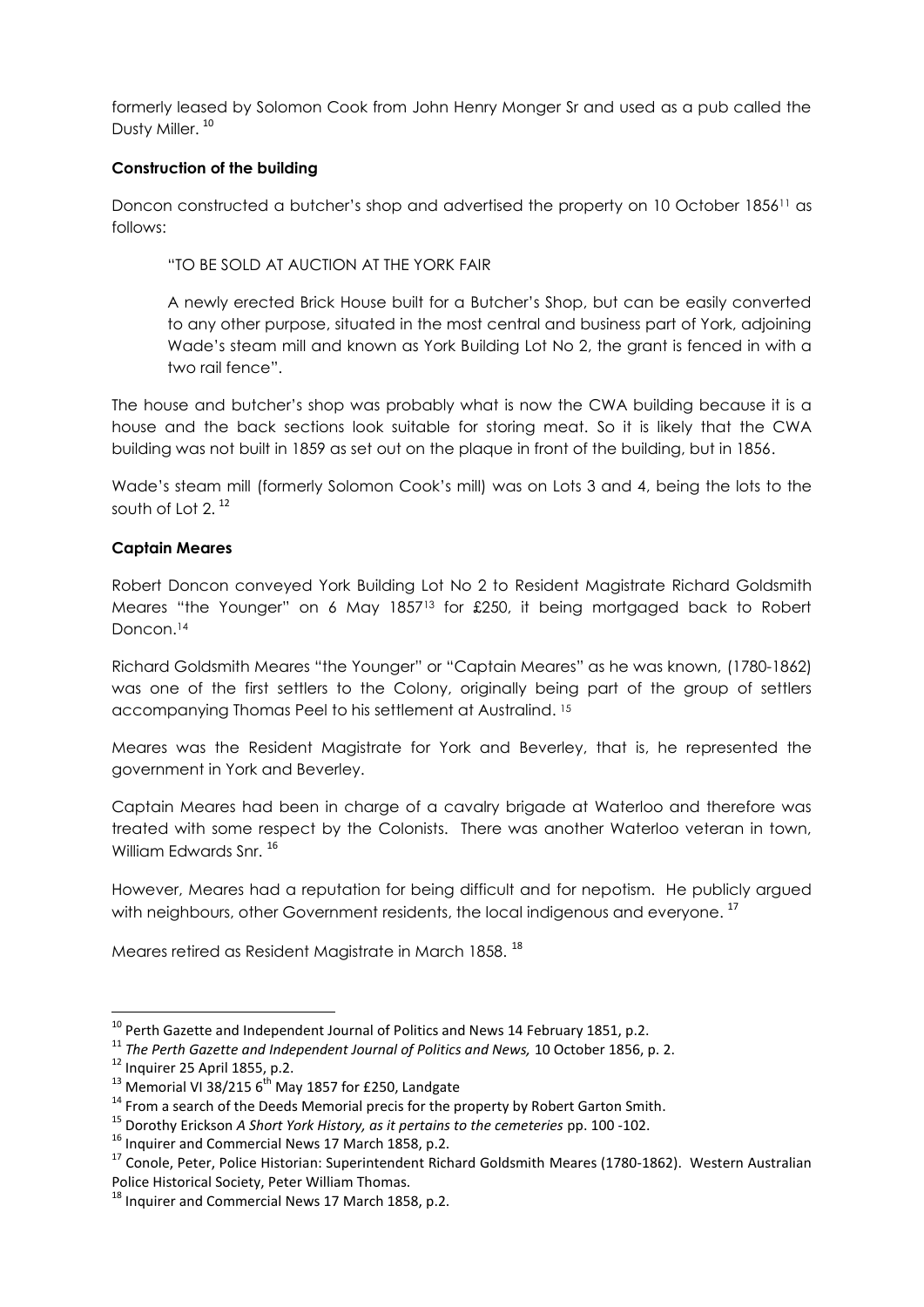Meares (or his son Richard Gamble Boyce Meares<sup>19</sup>) was already running a store somewhere in York and moved to these premises in 1857, and continued to trade here into the 1860s. There are no records as to which building was the store. The store commenced operation almost immediately after purchase. Initially, the list of stock was not large<sup>20</sup>, so the original store may initially have been Doncon' butcher's shop. Having regard to later advertisements, the building must have been sufficiently substantial to hold a lot of stock.<sup>21 22</sup> 23 24 25 26 27 28 29

One possibility is that the Meares store was an earlier building where the two storeyed 1887 building next to the CWA building now stands (Dinsdale's Shoe Emporium). Excavation during renovation of the 1887 building disclosed a lot of bricks from a former building at the front, so the butcher's shop could have been a larger building at the front which William Dinsdale demolished in 1887.

Meares died in 1862<sup>30</sup>. Later that year, the property was assigned to his creditors.<sup>31</sup>

William Dinsdale Jr used it as a boot and shoe shop prior to purchasing and constructing the two storey building next door.<sup>32</sup>

The creditors must have been sorted out as the property stayed in the Meares family until 1936 when it was conveyed to Frederick Charles Bramby, a plumber. He died in 1941, and the property was left to his widow, Stella Mary Bramby.

At some time, the property may have been leased to Thomas Horton who carried on a taxi business from the premises.<sup>33</sup>

On 17 December 1953, the property was sold to the Country Women's Association of WA Inc for £750. It is one of the few properties in Avon Terrace that remains on the old system title.

### **CWA York<sup>34</sup>**

**.** 

The York branch of the Country Women's Association was founded in 1945.

To placate husbands who would have considered an extra trip to York merely for a CQA meeting an extravagance, meetings were held monthly on the Friday of the Pig Sale.

<sup>&</sup>lt;sup>19</sup> Erickson, Rica [comp] The Bicentennial Dictionary of Western Australia pre 1829-1888, Vol 3 UWA Press, 1979, p. 2138.

<sup>&</sup>lt;sup>20</sup> Perth Gazette and Independent Journal of Politics and News 15 May 1857, p.2.

 $^{21}$  Perth Gazette and Independent Journal of Politics and News 15 May 1857, p.2.

 $22$  Perth Gazette and Independent Journal of Politics and News 5 June 1857, p.6.

<sup>&</sup>lt;sup>23</sup> Perth Gazette and Independent Journal of Politics and News 22 May 1857, p.5.

 $24$  Perth Gazette and Independent Journal of Politics and News 5 June 1857, p.6.

<sup>&</sup>lt;sup>25</sup> Perth Gazette and Independent Journal of Politics and News 24 September 1858, p.6.

<sup>&</sup>lt;sup>26</sup> Perth Gazette and Independent Journal of Politics and News 22 October 1858, p.6.

 $^{27}$  Perth Gazette and Independent Journal of Politics and News 16 December 1859, p.6.

<sup>&</sup>lt;sup>28</sup> Perth Gazette and Independent Journal of Politics and News 13 July 1860, p.5.

<sup>&</sup>lt;sup>29</sup> Perth Gazette and Independent Journal of Politics and News 16May 1862, p.1.

<sup>30</sup> Dorothy Erickson *A Short York History, as it pertains to the cemeteries* p. 8.

 $31$  Memorial 205/1326, 3<sup>rd</sup> March 1862, Landgate.

<sup>&</sup>lt;sup>32</sup> Eastern Districts Chronicle, 9 December 1891, p.1.

<sup>&</sup>lt;sup>33</sup> Davies, Laurie: York – Its horse and hey days, 1982, p.11. The Post Office directories show Thomas Horton as operating in York at least between 1895 and 1920.

<sup>34</sup> The information in this section is from Heritage Trail, York, Heritage Council, (1990s) date unknown.